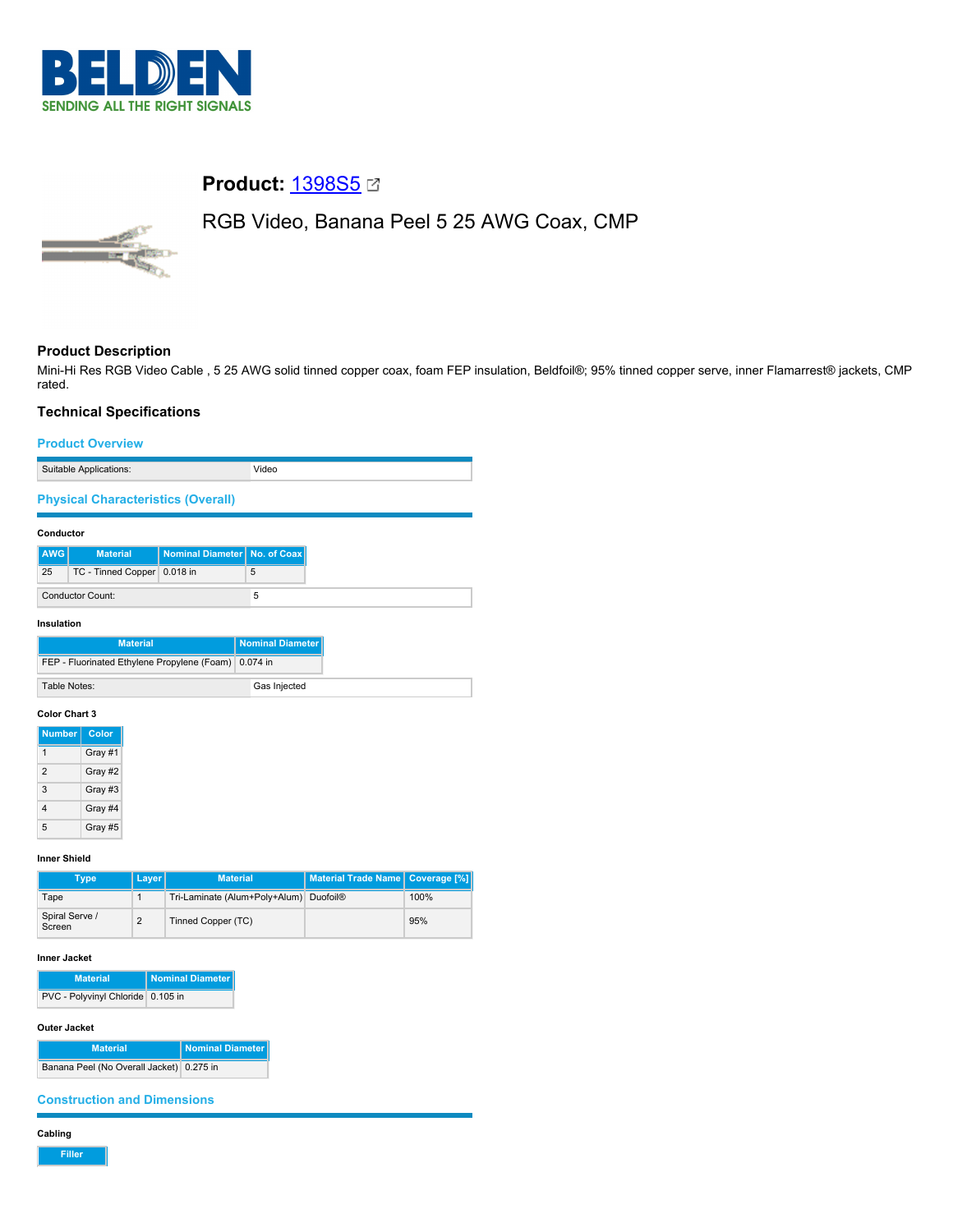## **Electrical Characteristics**

# **Conductor DCR**

|               | Nominal Conductor DCR Nominal Inner Shield DCR Quter Conductor DCR |                |
|---------------|--------------------------------------------------------------------|----------------|
| 34 Ohm/1000ft | 5.4 Ohm/1000ft                                                     | 5.4 Ohm/1000ft |

# **Capacitance**

| Nom. Capacitance Conductor to Shield |
|--------------------------------------|
| 17 pF/ft                             |

### **Impedance**

| Nominal Characteristic Impedance |
|----------------------------------|
| 75 Ohm                           |

### **Return Loss (RL)**

|            | Frequency [MHz] Minimum Return (RL) |
|------------|-------------------------------------|
| 5-1000 MHz | 15dB                                |

### **High Frequency (Nominal/Typical)**

|                     | <b>Frequency [MHz] Nom. Insertion Loss</b> |
|---------------------|--------------------------------------------|
| 1 MHz               | 0.52 dB/100ft                              |
| $5$ MH <sub>z</sub> | 1.17 dB/100ft                              |
| 50 MHz              | 3.7 dB/100ft                               |
| 100 MHz             | 4.9 dB/100ft                               |
| 200 MHz             | 6.7 dB/100ft                               |
| 400 MHz             | 9.5 dB/100ft                               |
| 750 MHz             | 13.4 dB/100ft                              |
| 900 MHz             | 15 dB/100ft                                |
| 1000 MHz            | 15.8 dB/100ft                              |
| 3000 MHz            | 31.2 dB/100ft                              |

#### **Delay**

|              | Nominal Delay   Nominal Velocity of Propagation (VP) [%] |
|--------------|----------------------------------------------------------|
| $1.27$ ns/ft | 80%                                                      |

#### **Voltage**

# **UL Voltage Rating**

300 V RMS

# **Temperature Range**

| Onerating Temp Range: |  |  |
|-----------------------|--|--|

Operating Temp Range: 0°C To +60°C

# **Mechanical Characteristics**

| <b>Bulk Cable Weight:</b>    | 40 lbs/1000ft |
|------------------------------|---------------|
| Max. Pull Tension:           | $20$ lbs      |
| Min Bend Radius (Overall):   | $2.8$ in      |
| Min Bend Radius (Each Coax): | $1.1$ in      |

# **Standards**

| NEC/(UL) Compliance:  | <b>CMP</b>       |
|-----------------------|------------------|
| CEC/C(UL) Compliance: | <b>CMP</b>       |
| RG Type:              | Sub-miniature 59 |

# **Applicable Environmental and Other Programs**

| <b>Environmental Space:</b>                      | Indoor - Plenum |
|--------------------------------------------------|-----------------|
| EU Directive 2000/53/EC (ELV):                   | Yes             |
| EU Directive 2003/11/EC (BFR):                   | Yes             |
| EU Directive 2011/65/EU (RoHS 2):                | Yes             |
| EU Directive 2012/19/EU (WEEE):                  | Yes             |
| EU Directive 2015/863/EU (RoHS 2 amendment): Yes |                 |